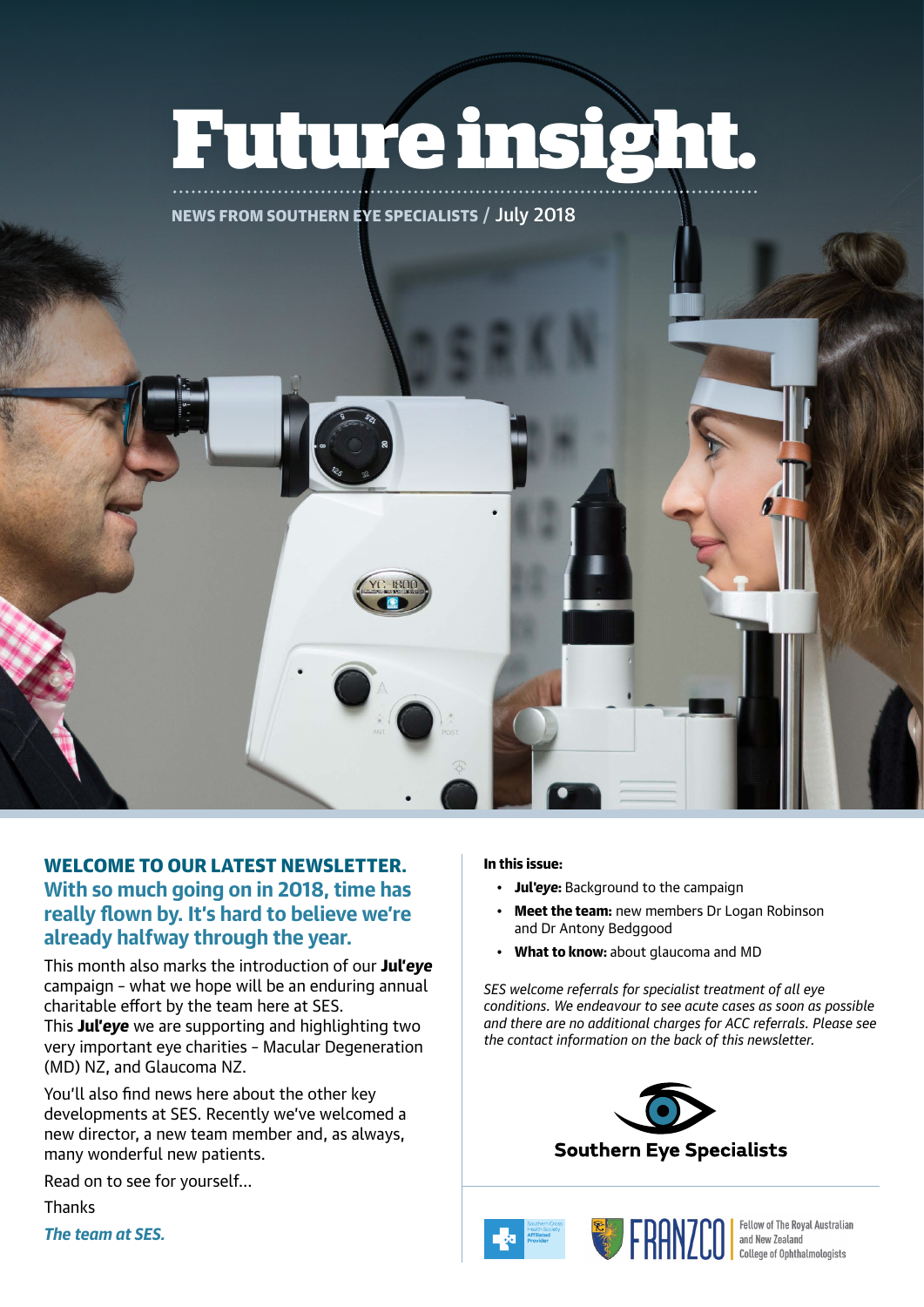#### Southern Eye Specialists is supporting:

Light Up Glaucoma Macular Degeneration





during the month of



by way of donation and further contributing \$10 for every new referral received in the month of Jul'*eye*.

# On site Look and learn

Want to know what interesting vision-based condition Kiwi singer Lorde has? Curious about how the octopus can 'see' through its skin? Then pull up a seat at our Kilmore Street premises.

We've recently been updating our reception areas to help improve customer experiences. We know eye treatment can be a trying time for our patients. So we do everything we can to make the process as relaxing and enjoyable and possible.

The new screen displays are one such example of this focus, and we've had lots of fun sourcing weird and wonderful facts to help entertain and educate our patients. Let us know what you think – or if there is any other trivia or interesting stories that could be included.

# Meet the team A fresh perspective

In June 2018 we welcomed Dr Antony Bedggood as part of the SES team.

Dr Bedggood is an experienced cataract surgeon and general adult ophthalmologist. He regularly works managing neuro-ophthalmic disease and also has extensive experience in the surgical management of strabismus in both adults and children.

Antony's main passion is to ensure children and adolescents with eye disease receive the highest level of care – and receive the very best of outcomes from this care. With a paediatric ophthalmology subspecialty fellowship and close to 10 years subsequent practice he has invaluable experience in treating paediatric eye problems.

The SES team warmly welcome Antony – we're looking forward to sharing his expertise and experience with patients in the years ahead.

# Dr Antony Bedggood,

MB ChB (OTAGO), FRANZCO

## Jul'*eye*

Glaucoma NZ are running 'Light Up Glaucoma' over July to enhance public awareness of this eye condition. Did you know only half of the estimated 91,000 NZers suffering from Glaucoma actually know they have it? That means there are up to 45,000 Kiwis across the country that, without diagnosis and treatment, could lose their sight.

Glaucoma NZ is a charitable trust that requires the public's ongoing support in this mission.

Our Jul'*eye* focus also includes support for MD NZ – an important organisation helping an increasing number of Kiwis with their eyesight. With cases of MD on the rise in NZ the work of MD NZ is becoming even more important.

## Winter Challenge Witness the fitness!

#### Feeling the wintery blues as the weather changes? Wrapping up warm by the fire over winter? Not if you are a staff member here at SES.

The Winter Fitness Challenge – 2018, has our SES staff literally jumping up and down, running around and striving to improve our general fitness over the winter period, and with the main aim toward remaining active throughout winter, no matter the state of the weather, be it cold, rain, snow, or shine. Did you know that good dietary habit and moderate exercise can contribute to healthy eyes as well?

# Meet the team A new viewpoint

#### We are proud to announce that Dr Logan Robinson became a Director at Southern Eye Specialists in April.

Many of our patients and referrers will know Logan very well – he originally joined the team back in 2016 as a consulting ophthalmologist and has since built on his reputation for focused expertise and first-class care.

An experienced cataract surgeon with an enthusiasm for vitreoretinal surgery, Logan's career path has been a wide-ranging one.

> He first completed a medical degree at the University of Otago, followed by a Postgraduate Diploma in Ophthalmic Basic Sciences (with distinction) in 2008. Next came a fellowship in vitreoretinal surgery at Wellington Hospital before Logan moved to the UK and completed a second vitreoretinal surgery fellowship at the Manchester Royal Eye Hospital.

Returning to Christchurch in 2015 he joined Christchurch Hospital as a consultant ophthalmologist and subsequently arrived here at SES. Now his days are busy here and time away from the office is spent mountain biking, golfing, fishing and making the most of time with his young family.

We're all excited with his choice of career step here at SES and would like to offer a big "welcome, boss" to Logan.

### Dr Logan Robinson

MB ChB, PG Dip Ophth BS (Distinction), FRANZCO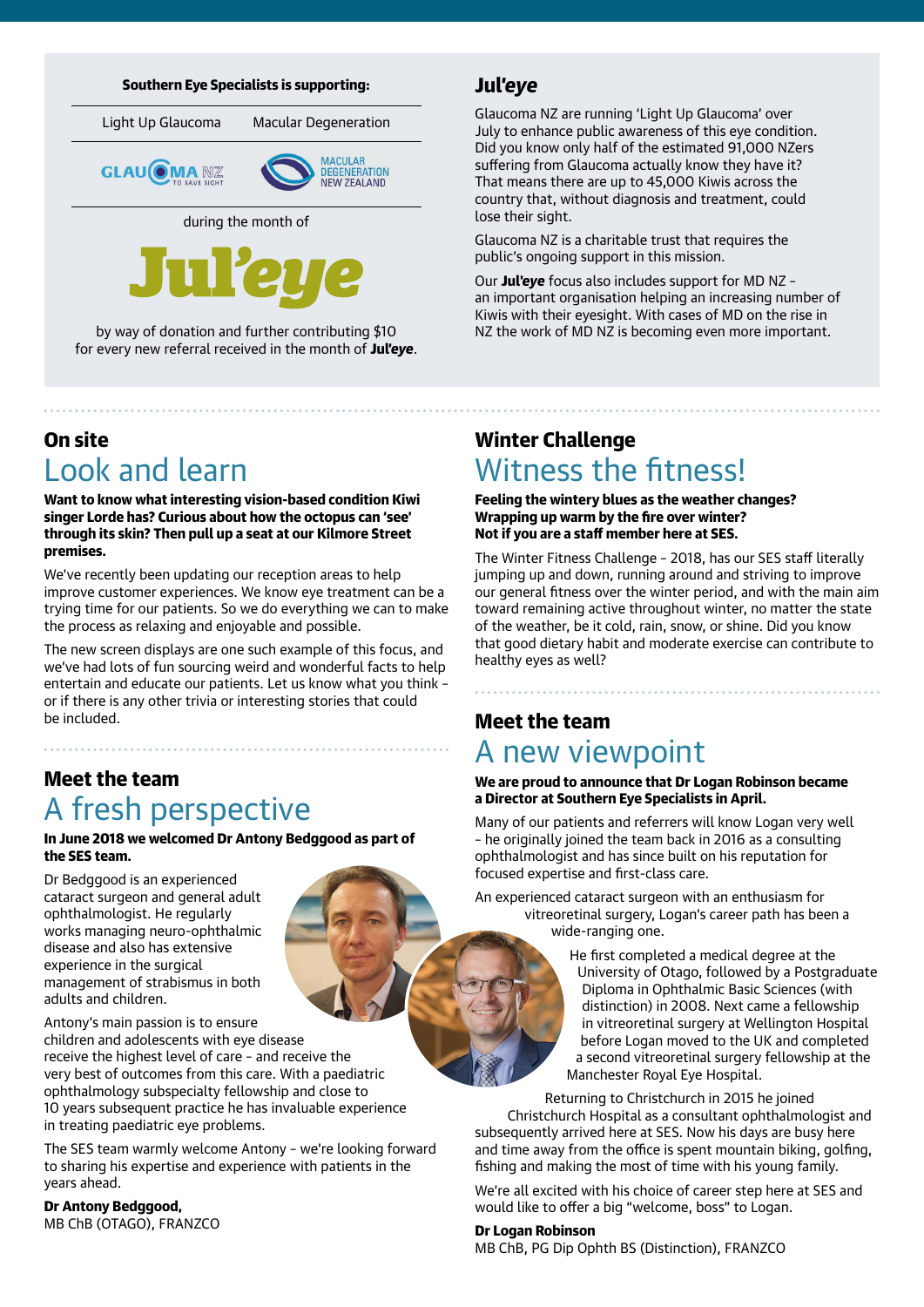## What to know Macular Degeneration

#### 1 in 7 NZers over 50 will get MD. In 2018 there is estimated to be over 200,000 affected by it. This figure is expected to increase by 70% by 2030.

MD is an eye condition that affects the macula which is the central part of the retina. The retina can be compared to the film at the back of a camera. The macula allows us to see detail such as reading, watching TV, seeing faces and driving. Given that MD affects central vision, it is usually very obvious to the individual as vision deteriorates. MD is often referred to as age-related macular degeneration (ARMD or AMD).

Who does it affect? It is more likely to occur with increasing age, with 1 in 7 people over 50 and 1 in 4 over the age of 80 likely to get macular degeneration. Genetic factors, smoking and diet can also play a role in this disease.

What are the symptoms? Common symptoms are blurred, patchy, central vision. Objects can become distorted and straight lines kinked. It may affect one or both eyes.

Types of MD. Wet MD gives rise to leakage of fluid and blood into the macula. This can occur suddenly and cause a rapid deterioration in central vision.

Dry MD is a slower degeneration of the macula which leads to damage and scarring. It requires an eye examination and macula scans to determine whether someone has wet or dry macular degeneration.

Most wet MD is treated with injections into the eye. These control but do not cure MD and regular injections are required with a frequency determined by a specialist. Progression of dry MD can be slowed by dietary changes and specific combinations of vitamins (AREDS formula). Other treatments such as nanosecond laser are emerging. Sometimes dry MD can progress to wet meaning that injections may be required.

If you notice changes in your central vision, we suggest you undertake a thorough eye check through your local GP, optometrist or an ophthalmologist here at SES. To learn more about MD, visit [www.mdnz.org.nz](http://www.mdnz.org.nz)

## Fun facts

Eyes heal quickly. With proper care, it only takes about 48 hours for the eye to repair a corneal scratch.

## What to know

# Glaucoma

Glaucoma is the number one cause of preventable blindness in NZ. It can destroy your vision before you even realise there are issues but with timely treatment it can be effectively managed.

Vision loss in glaucoma will generally affect peripheral vision in the first instance. Those affected will often make unconscious compensations in their vision – which reduces awareness of its onset. This is why glaucoma can often go undetected until visual loss is quite advanced.

Who does it affect? It is a disease that can affect young and old. Advanced age puts you at increased risk, particularly as you head towards 60 years and older, but onset any time after 45 is possible. You may be at greater risk if there is family history of the disease, or if you suffer other health problems such as diabetes. But glaucoma can reach across any age – even to children and babies.

What are the symptoms? Often none in the first few years which is why the best way to identify the onset of glaucoma is to get regular eye checks with your local optometrist or GP. This is highly recommended from the age of 45 years (exactly the time when reading spectacles might first be needed as well).

Glaucoma cannot be 'cured', so treatment is focused ideally on prevention but more often on managing already reduced vision to prevent further loss, always by lowering eye pressure. With medication (usually eyedrops), laser treatment or surgery, or more likely combinations of these for the rest of life, further loss of vision and blindness can be prevented. Laser treatment for glaucoma should not be confused with LASIK and other such laser treatments (which optically correct vision).

If you have any concerns regarding glaucoma we recommend you get a thorough eye check from an Ophthalmologist at SES, your local Optometrist or GP.

Dr Allan Simpson one of our SES team, is presenting a public Glaucoma NZ Seminar in Christchurch on October 6, 2018. Contact us in September to learn more details about this seminar. Additionally, you can visit our website to watch Dr Simpson discuss glaucoma: [www.southerneye.co.nz/eye](http://www.southerneye.co.nz/eye-conditions/glaucoma )[conditions/glaucoma](http://www.southerneye.co.nz/eye-conditions/glaucoma )

Visit Glaucoma NZ website: [www.glaucoma.org.nz](http://www.glaucoma.org.nz) to find out more about information and support they offer.

Seeing is such a big part of everyday life that it requires about half of the brain to get involved. Some people are born with two differently colored eyes. This condition is called Heterochromia.